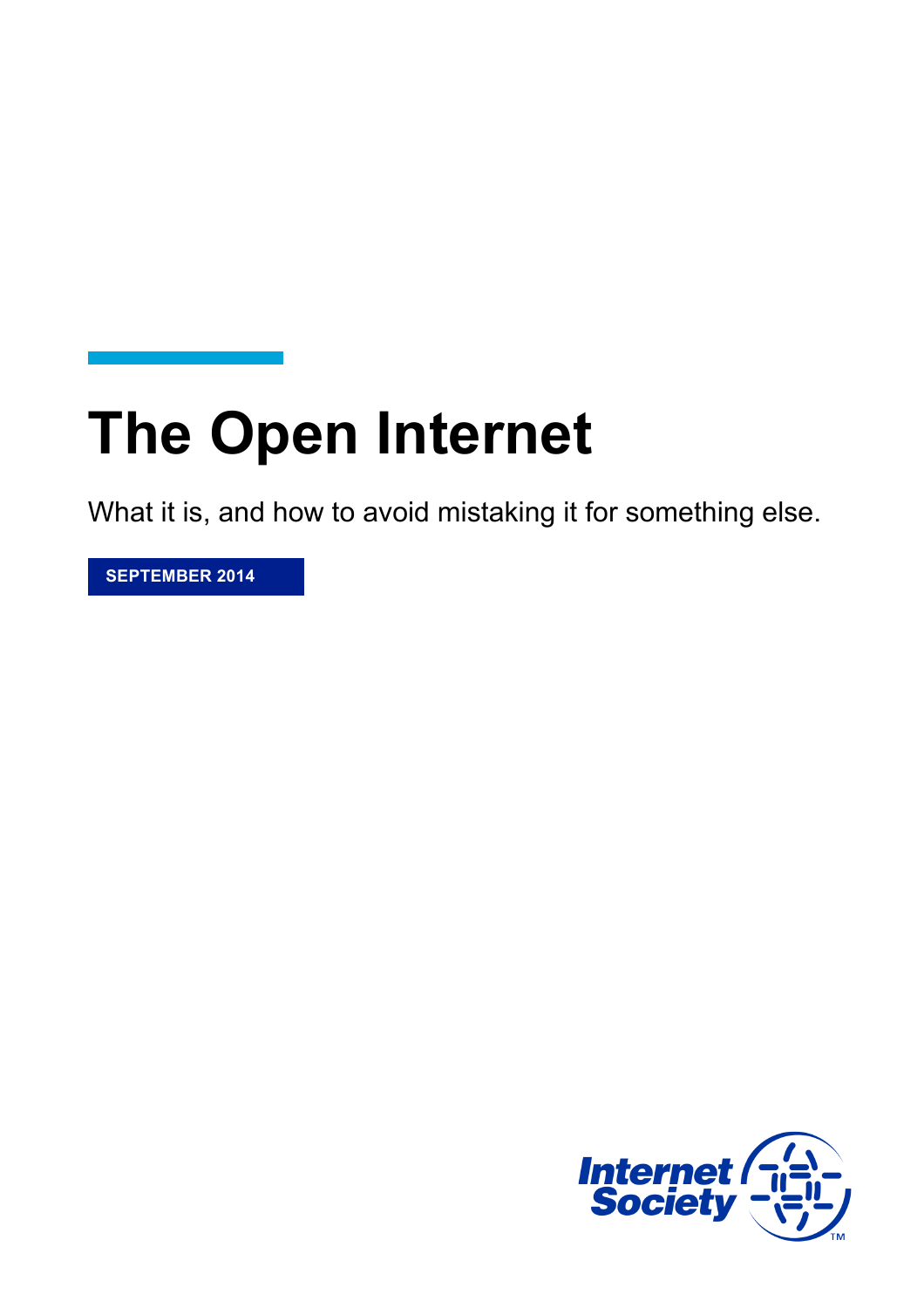### **Introduction**

It is not by chance that we have enjoyed the extraordinary success of the Internet as a global engine of economic, political, cultural, and social progress. Fundamental principles embedded in the architecture of the Internet as a collaboration among designers, builders, providers, and users led directly to this success. Sustaining it will require a commitment by today's policy makers to understand and respect those principles—not because they are honored by time or tradition, but because they confer tangible present and future benefits.

The term "Open Internet" has been used so often and so freely that everyone knows what it means—or thinks they know what it means, and assumes that everyone else means the same thing when they use it. After all, the core enabling principle of the Internet as a system that includes users, applications, and infrastructure is *openness*, which infuses every aspect of the modern Internet—technical, economic, political, and social. But depending on the context in which it is used, the word *open* conveys different meanings, particularly when subtle (or not–so–subtle) variations are introduced by translation from one language to another; and because "openness" has become an important issue in many Internet political debates, defining what it means has become part of those debates.

As is usually the case when people understand the terms and concepts of a debate differently, it will be difficult for us to resolve important issues of Internet policy until we reconcile our different understandings of *open* and *openness* in principle and in practice. That is the objective of this paper.

 $1$  The Internet Society would like to thank Mr. Lyman Chapin for his essential contributions to this paper



 $\overline{a}$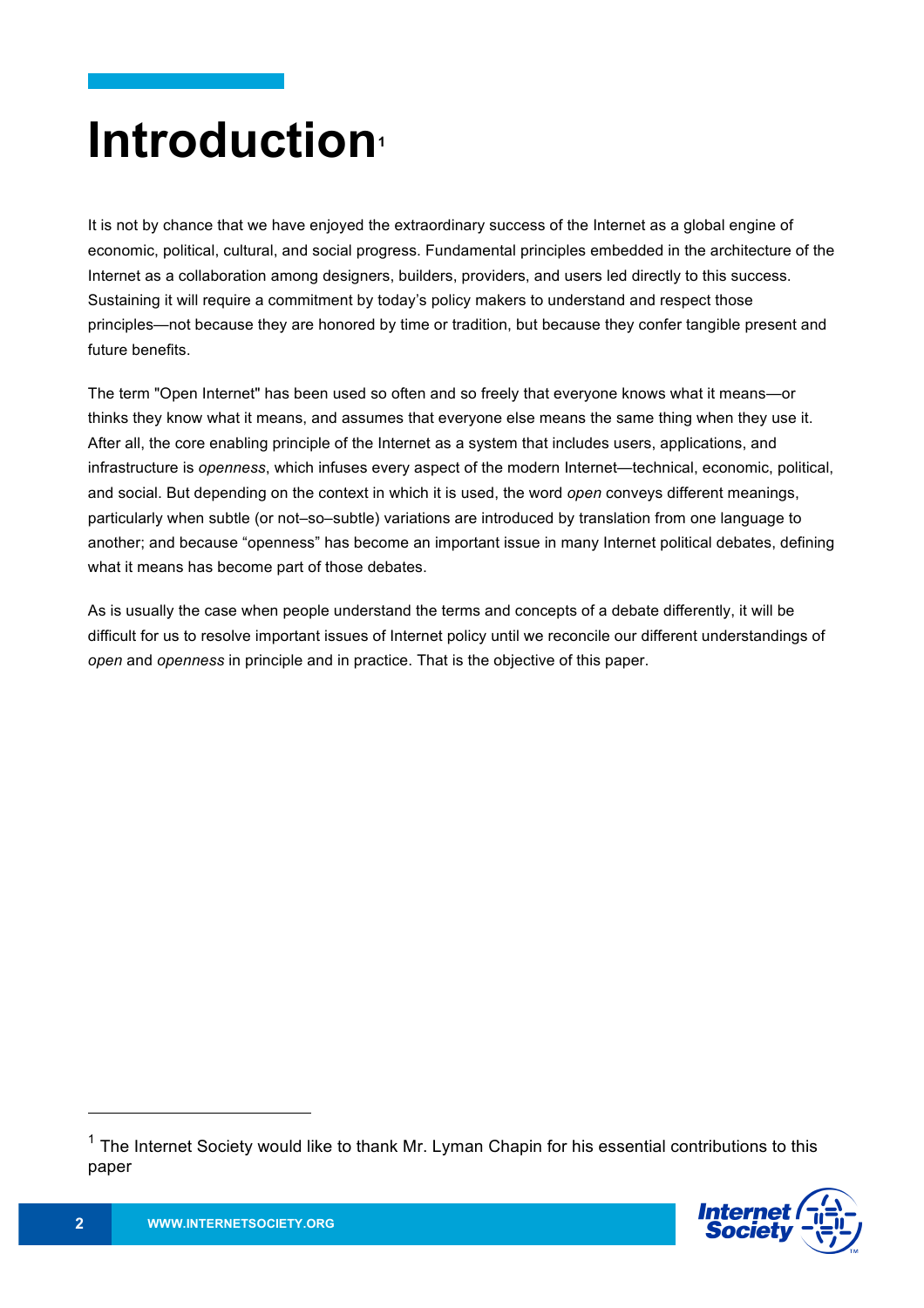### **What does Internet "openness" mean?**

People familiar with the Internet and its terminology tend to think and talk about Internet *openness* in ways that are not always familiar to people with different backgrounds who think and talk about openness in other contexts. Different uses of the word can convey—or be intended to convey—shades of meaning in at least the following dimensions, all of which are relevant to the Internet:

- **Transparency** The contents of an "open book" may be seen by all; nothing is secret or hidden. **Participation** An "open invitation" to contribute implies a corresponding commitment to listen to contributions from everyone with an "open mind." **Accessibility** Access is "open" when it is not limited to specific people or groups; when a commercial enterprise welcomes all customers, we say that it is "open for business," and according to the docrine of "open government" citizens have the right to access the documents and proceedings of their government in order to exercise effective
- **Vulnerability** Standing "in the open" without protection or shield leaves one "open to the weather," and an "open city" that is not or cannot be defended is "open to attack."

public oversight.

The theme that most clearly emerges from these meanings of "openness" is *opportunity*. The open Internet enables an environment of social and economic growth and empowerment because it creates a level playing field in which everyone enjoys the same opportunity to participate.

Internet engineers and policy–makers began to refer to the Internet as "open" in the early 1990s, after it had begun the transition from a deliberately closed precursor (the U.S. Government–sponsored ARPAnet) to the voluntary federation of users and providers that prevails today. The first popular–press references to Internet openness focused heavily on the vulnerability dimension—and of course security issues still plague the Internet—but modern usage embraces transparency, participation, and access in balance with the risks associated with being in an open space. Different societies make different choices about the way in which individual and collective responsibility mitigate the vulnerability of openness.

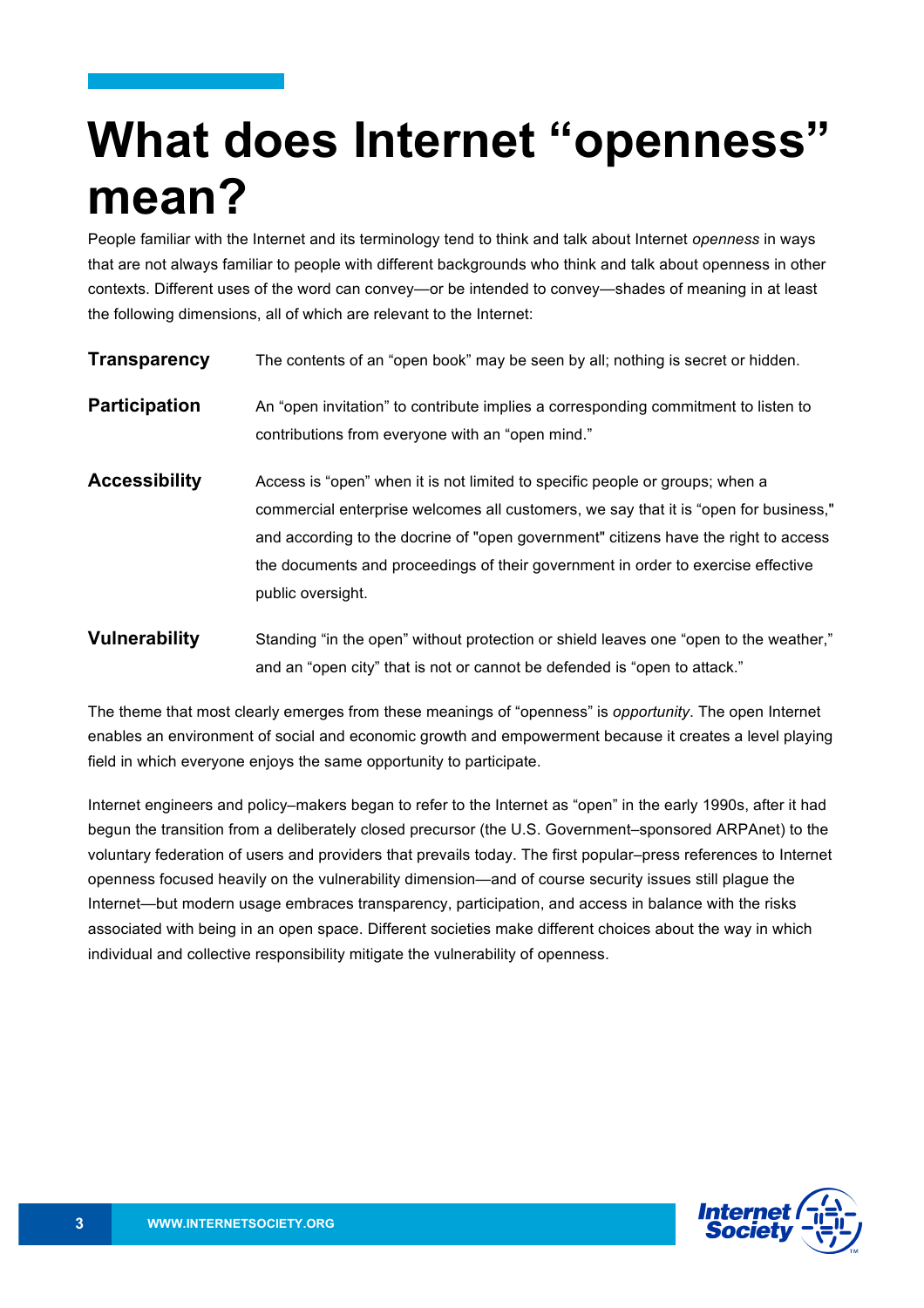## **Why is Internet openness important?**

Openness is the core value of the Internet system:

- **>** As a tangible network infrastructure composed of hosts, routers, service providers, protocols, and many other technical components, the Internet is optimized for interoperability—peer components interact with each other without extensive prior configuration because information is shared openly, and every developer and operator has open access to the externally visible behavior of each element of the Internet system.
- **>** As an operational infrastructure that relies on the voluntary participation of many different parties to manage its independent parts, the Internet is an open society of individuals and organizations that fulfill their separate local missions by collaborating to make the global Internet work.
- **>** As an innovation engine that supports the development of new technical standards and policy initiatives, the Internet succeeds because openness—transparency, access, and participation—brings the best ideas to the table, distributes them widely, and engages everyone in the process of turning them into new services and applications that create new opportunities for Internet users around the world.

Without openness, Internet standards development would be a marketplace in which only the least interesting wares were displayed; Internet operations would be subjected to the inefficient friction that plagues systems in which the constituents operate individual walled gardens; and the Internet infrastructure itself would lack the robust resiliency that arises from a focus on interoperability across boundaries rather than the creation of boundaries to enforce jurisdiction.

A policy debate is often an argument about where to make tradeoffs among alternatives so that one interest or another is favored. As such, it necessarily begins with the assumption that each of the alternatives could (at least in principle) be implemented within the system to which the policy will apply.

In this respect, *openness* is not a value among others that might be prioritized up or down as societies in different parts of the world seek consensus on issues with many dimensions. Just as life on Earth would be fundamentally different if it were based on an element other than carbon, the Internet without openness would be a fundamentally different system. In a policy debate about life on Earth we could decide, for example, to give higher priority to the preservation of an animal habitat than to a competing interest in economic development. We could not, however, decide that life should be based on something other than carbon without redefining "life."

This essential difference between openness and other Internet attributes—such as how its constituent networks are interconnected, what regulations apply to service providers and users, and how the cost of operation should be shared—is widely misunderstood. Openness is why the Internet has the dynamic and evolving properties that make it so valuable as an engine of human progress. It is not simply a nice idea that might or might not survive exposure to the hard realities of global network politics.

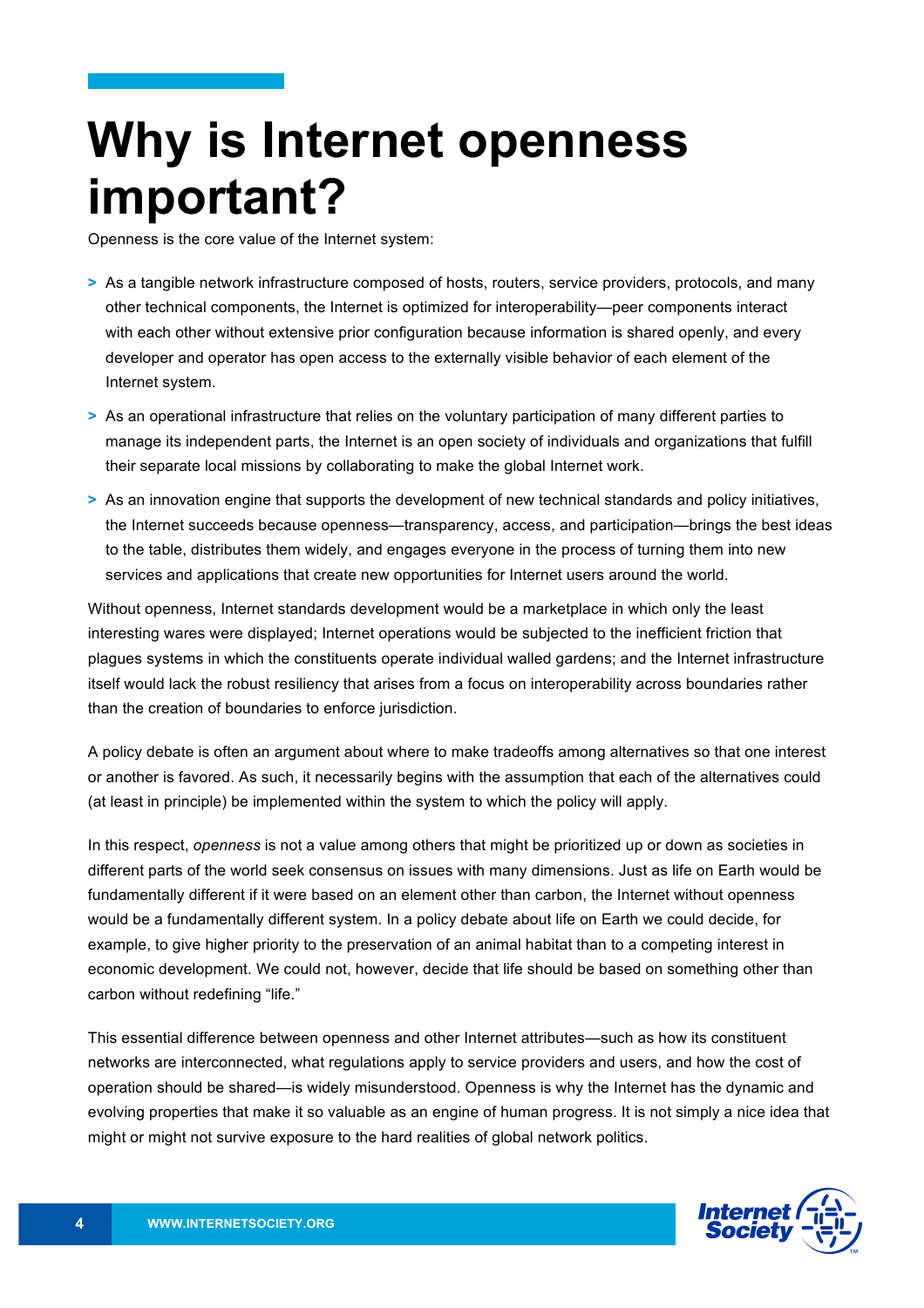### **What does Internet openness mean in practice?**

Advocates of an open Internet are often miscast as proponents of an "anything goes" anarchy that would sweep aside the rule of law and other norms of human behavior in favor of "permissionless innovation." But that is far from the reality of an open Internet, in which *permissionless innovation* is about enabling creative enterprise and employing existing technologies and institutions in new ways—the opportunity for entrepreneurs, creators, and inventors to try out new ideas and new business models without asking permission from any established gatekeeper. It is freedom, not disorder.

Any host or network can join the Internet simply by making the necessary physical connections and following the protocol standards. This is raw openness—the structure of the Internet makes it possible. Whether or not a particular host or network *may* join the Internet is a context–dependent policy issue. Recognizing the Internet as an open system does not invalidate policy regimes that may specify how, by whom, and under what circumstances the Internet may be used in a particular political or social environment. The converse is equally significant: many different policy regimes can be implemented and enforced without compromising the Internet's essentially open character.

In practice, the open Internet has been fertile ground for the invention and development of remarkable new companies, capabilities, and modes of human interaction; and the openness principle continues to guide the Internet's evolution in technical, economic, political, and social dimensions. Innovation in the Open Internet arrives by consensus through open collaboration among researchers, manufacturers, service providers, and users. It can enter from any source and propagate in any direction.

### **Technology**

The openness of the Internet allows its users to experiment with new technologies—and new uses for old technologies—without making changes to the network itself that might disrupt the activities of other users. A new application that runs over the pervasive Internet Protocol (IP) infrastructure does not change that infrastructure, and therefore in principle affects only the users of the new application ("in principle" because a new application may have innocent or malicious side–effects on performance or security). Because the underlying Internet is not required to make any special accommodation for any of the applications that use it, new applications work without network operator intervention.

The open Internet also adapts readily and rapidly to the deployment of new telecommunication technologies. Because the Internet rides as payload over whatever underlying networks are available, new technologies carrier ethernet and other optical transmission techniques for high–volume transport; cable and DSL for mass–market access; WiFi and 4G mobile radio for wireless—slide seamlessly into the Internet open system. As long as the underlying networks can move data bits or packets transparently from one place to another, the open Internet can use them.

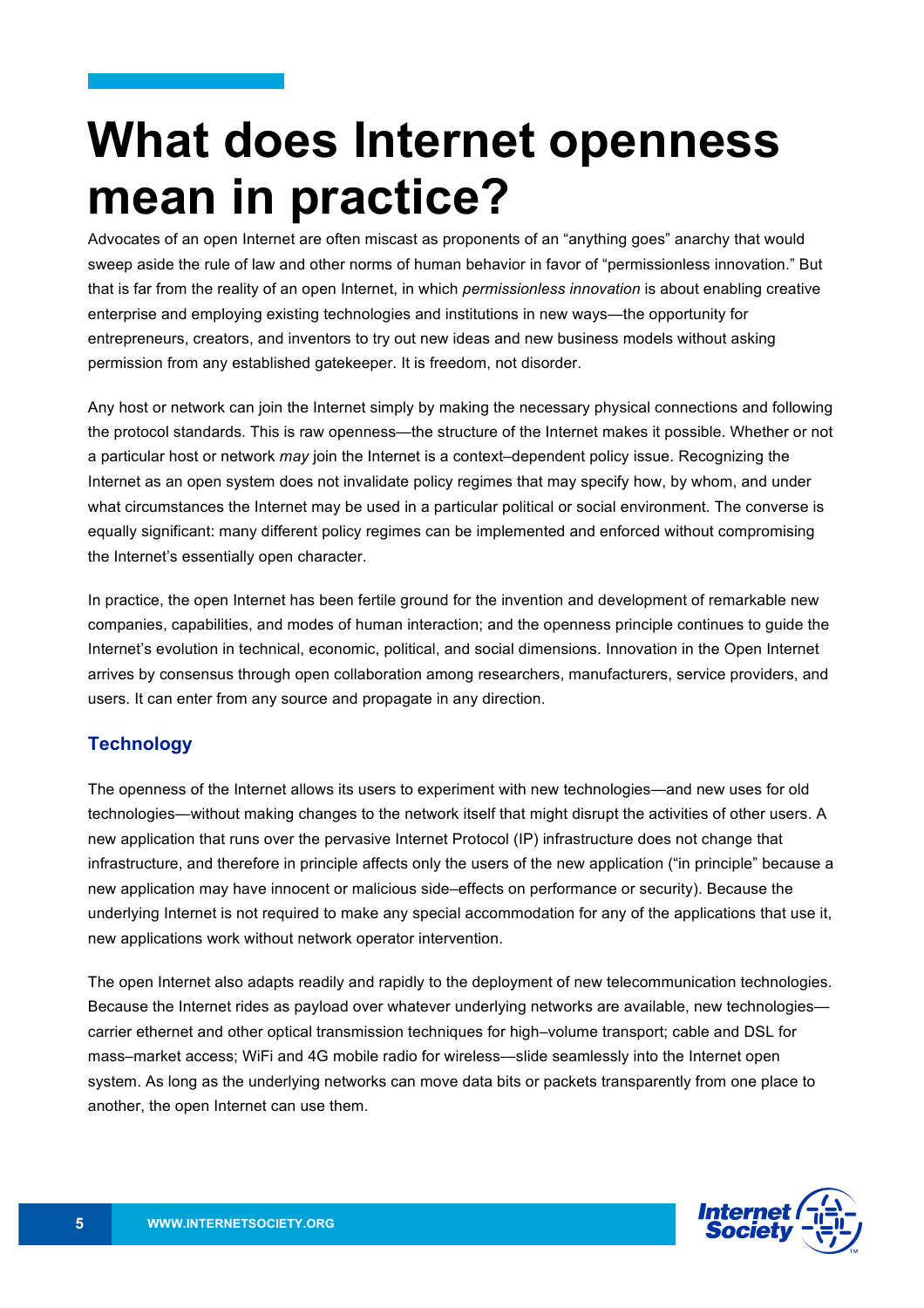#### **Economy**

Traditional telecommunications networks draw bright–line distinctions between carriers and their customers, and often among different classes of carrier. The Internet, on the other hand, is a voluntary federation of public and private enterprises, within which economic arrangements are negotiated individually as each enterprise sees fit. These arrangements are typically commercial agreements, which can, within the usual constraints of business law and governmental regulation, adapt to changing conditions and market requirements. Unlike traditional networks that were developed and deployed as monopoly franchises, the Internet design permits the ongoing entry of new service providers.

A good (idealized) example of the open Internet's federation economy is the way in which ISP peering arrangements are made. A small local ISP will typically connect to and purchase upstream bandwidth from a larger backbone ISP. To the backbone ISP, the local ISP is a customer. The value relationship here is one in which the backbone connection is worth considerably more to the local ISP than the local ISP's access customers are worth to the backbone, so money changes hands in order to create a mutually acceptable exchange.

Large backbone ISPs, on the other hand, generally exchange traffic with each other at no charge. The value relationship here is one in which each ISP benefits in roughly equal measure from a larger Internet with better connectivity; by exchanging traffic, each is increasing its own value. The largest ISPs also provide each other with transit service to other ISPs, since each typically hosts many smaller downstream providers and has many peering connections that increase the robustness of the Internet's global fabric. Smaller backbone ISPs, on the other hand, might get no–charge peering from a larger ISP for exchange of the larger ISP's traffic, but may pay a transit fee to use the larger ISP to reach other ISPs. A university may act like an ISP to its user community, and like a customer to upstream providers, but there is no need to decide if it is formally one or the other.

These arrangements are flexible and negotiable, based on local and global economic incentives that operate without central control.

#### **Politics**

Because the Internet is a federation of individually owned and operated networks, rather than a single "network" in its own right, it makes much more sense to talk about the *politics* of an open Internet than its *governance*. Just as openness enables many different arrangements within the Internet economy, it allows Internet political agreements to accommodate considerable variation in the organization, operation, and autonomy of the infrastructure elements that collectively support "the Internet." As a federation controlled by the decisions and actions of its members, the open Internet represents a political arena in which the spectrum of available choices among collaboration models is not limited to those that require a high degree of uniformity or centralization.

The open Internet has already demonstrated that it can co-exist with many different governmental and nongovernmental political systems, to an extent that is historically unprecedented. The multistakeholder model of Internet political organization recognizes and embraces this strength of the openness principle. As a

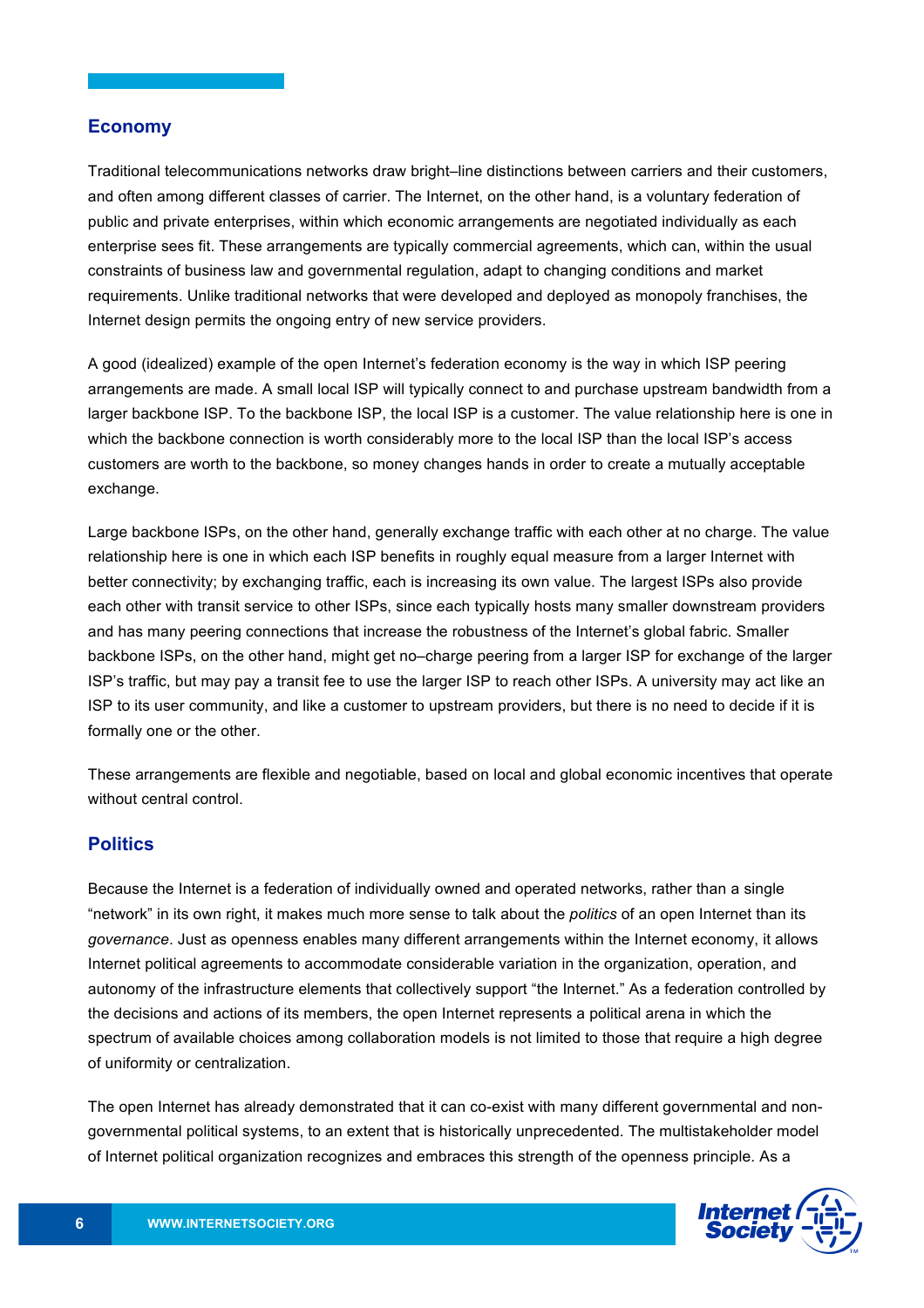medium for diverse political factions to interact far more broadly and immediately than they have in the past, the open Internet has inevitably stimulated political frictions, with both constructive and destructive consequences. The politics of openness engage each political system in decisions about how to deal with these consequences, both locally and globally.

Some political agreements for an open Internet must be globally coordinated in order for the system to work at all, including the management of names in the Domain Name System (DNS) root and the top–level allocation of IP addresses. In an open Internet, however, the institutions that perform these allocation and assignment functions do not have direct "control" over the name and address spaces they administer. The political arrangement according to which these functions are performed is a voluntary bottom–up agreement developed by the multistakeholder community of interest that enables the Internet to work better by preventing name and address conflicts.

#### **Society**

The principle of openness has allowed the Internet to become the most important social medium of our time by fostering interactions that transcend traditional social boundaries. But freedom is not anarchy; it exists within the rule of law. Societies impose legal restrictions in order to promote particular community norms. The open Internet, as a social medium, may affect the way in which laws are applied to community members, but it does not by itself change the laws. For example, although it encourages and facilitates the sharing of information, it does not vacate locally– or globally–instantiated laws of copyright.

Antisocial behavior does not become acceptable simply because it is "on the Internet"—indeed the openness of the Internet can potentially magnify certain harms, especially those involving privacy and control of personal information.

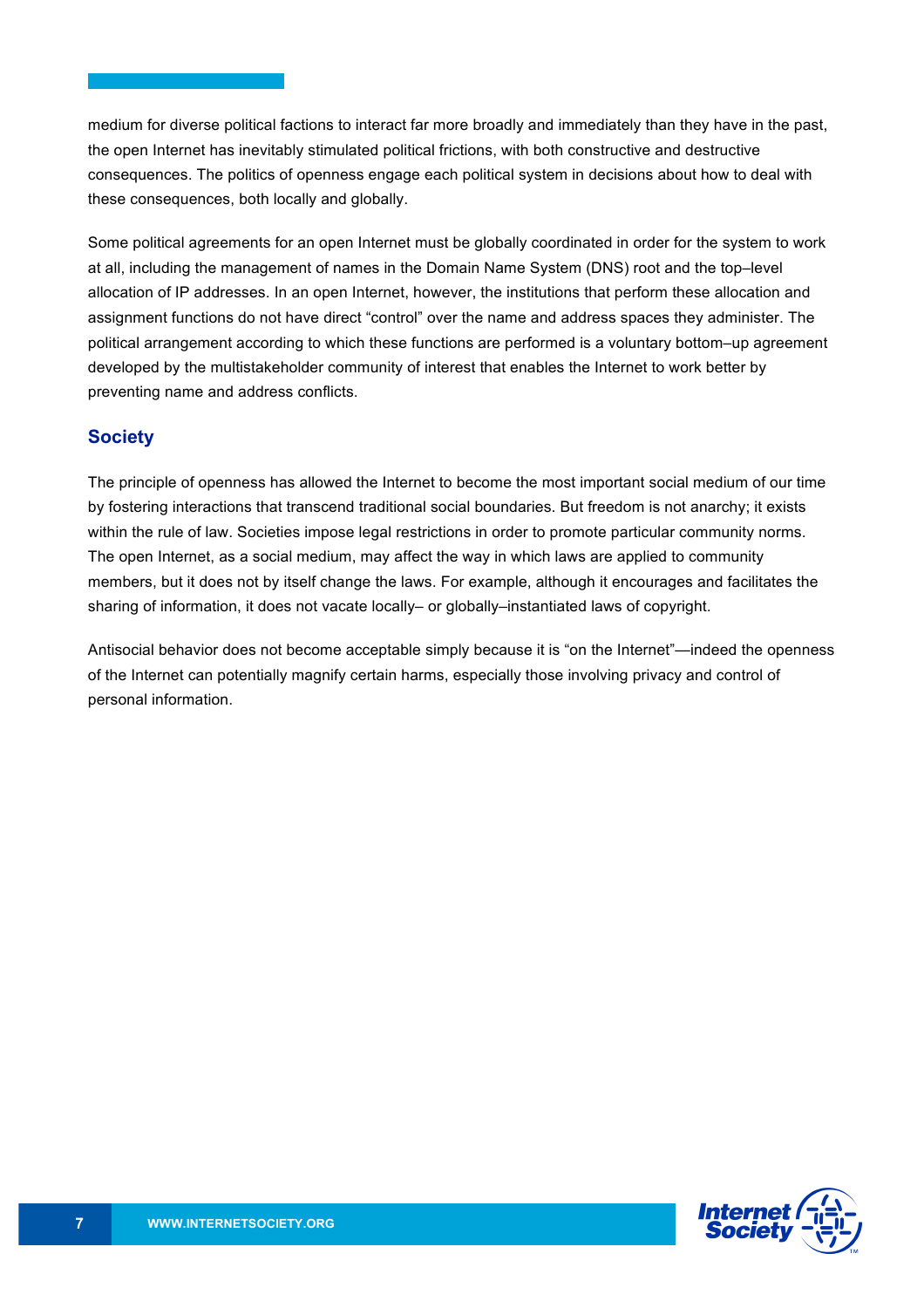## **What are the tangible benefits of an open Internet?**

"Openness" is not a policy that advances the values of one group at the expense of another's; it is an inclusive and irreducible feature of the Internet as a system, and its benefits are therefore those of the Internet itself.

The open Internet succeeds in conferring these benefits not because Internet advocates relentlessly assert that "openness is good," but because openness confers tangible benefits that would otherwise be difficult or impossible to obtain.

### **The ability to connect**

Communication with others is at the heart of humanity. While the Internet technically provides machine to machine communication, the machines—computers—have become mankind's most versatile tools. As a worldwide system with billions of reachable users and devices, able to spontaneously adapt to new devices and applications, the Internet provides unprecedented facilities for information sharing. Its end–to–end model of service provision means that intermediate systems and underlying networks do not need to participate in the creation of new applications, nor do end users expect any specific behavior from intermediate systems and networks.

### **The ability to speak**

The Internet provides a global platform for one–to–one, one–to–many, and many–to–many speech. Tools exist to help users achieve different levels of anonymity and privacy, and these can evolve rapidly in response to ongoing threats.

### **The ability to innovate**

Applications on the Internet belong to the end users, and can be both created and used by anyone. The lower layers that transport packets need not even be aware of the higher layer applications or their specific content. Cloud computing is an example of an innovative way to take advantage of the Internet's capacity and ability to neutralize the barrier of geographic distance. Some new applications may place specific new burdens on network providers, and thus meet obstacles based on technical, business, or social issues. Application developers have therefore generally worked within the constraints of available services, even if pushing at their boundaries, while service providers have recognized how upgrading their service offerings to support additional types of applications can enhance their own businesses. This dynamic process occurs naturally and incrementally in the open Internet, as each innovator builds upon the creativity of others.

### **The ability to share**

The Internet has enabled massive world–wide collaboration on many activities, from distance learning to open source software development. Many old books now in the public domain have become available freely